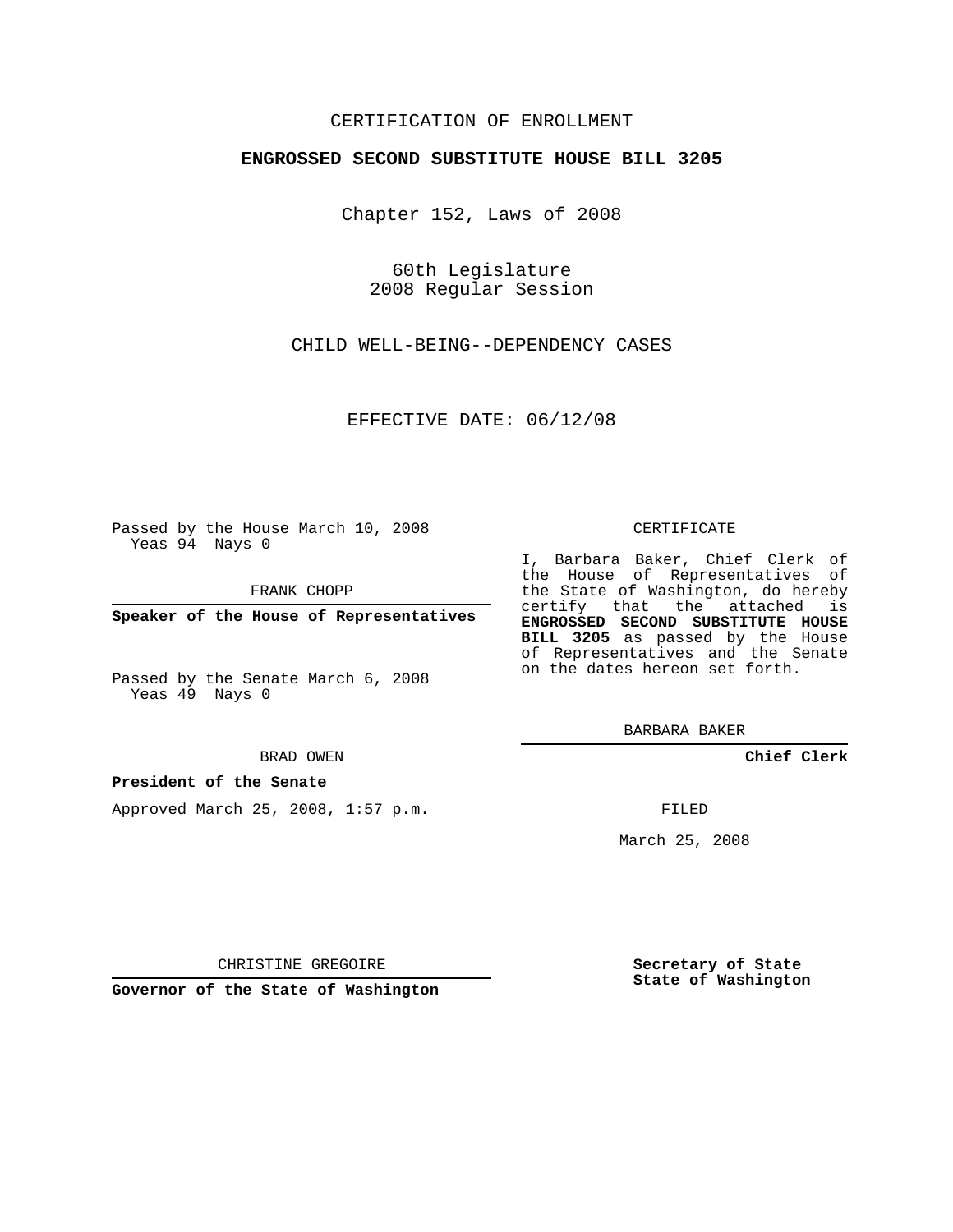# **ENGROSSED SECOND SUBSTITUTE HOUSE BILL 3205** \_\_\_\_\_\_\_\_\_\_\_\_\_\_\_\_\_\_\_\_\_\_\_\_\_\_\_\_\_\_\_\_\_\_\_\_\_\_\_\_\_\_\_\_\_

\_\_\_\_\_\_\_\_\_\_\_\_\_\_\_\_\_\_\_\_\_\_\_\_\_\_\_\_\_\_\_\_\_\_\_\_\_\_\_\_\_\_\_\_\_

### AS AMENDED BY THE SENATE

Passed Legislature - 2008 Regular Session

## **State of Washington 60th Legislature 2008 Regular Session**

**By** House Appropriations (originally sponsored by Representatives Jarrett, Walsh, Kagi, Roberts, Hunter, Sullivan, Green, Kelley, Morrell, Chase, McIntire, Seaquist, and Kenney)

READ FIRST TIME 02/11/08.

1 AN ACT Relating to promoting the long-term well-being of children; 2 amending RCW 13.34.136, 13.34.145, 43.121.185, 43.121.180, 43.121.020, 3 43.121.015, and 43.15.020; and creating new sections.

4 BE IT ENACTED BY THE LEGISLATURE OF THE STATE OF WASHINGTON:

 NEW SECTION. **Sec. 1.** The legislature finds that meeting the needs of vulnerable children who enter the child welfare system includes protecting the child's right to a safe, stable, and permanent home where the child receives basic nurturing. The legislature also finds that according to measures of timely dependency case processing, many children's cases are not meeting the federal and state standards intended to promote child-centered decision making in dependency cases. The legislature intends to encourage a greater focus on children's developmental needs and to promote closer adherence to timeliness standards in the resolution of dependency cases.

15 **Sec. 2.** RCW 13.34.136 and 2007 c 413 s 7 are each amended to read 16 as follows:

17 (1) A permanency plan shall be developed no later than sixty days 18 from the time the supervising agency assumes responsibility for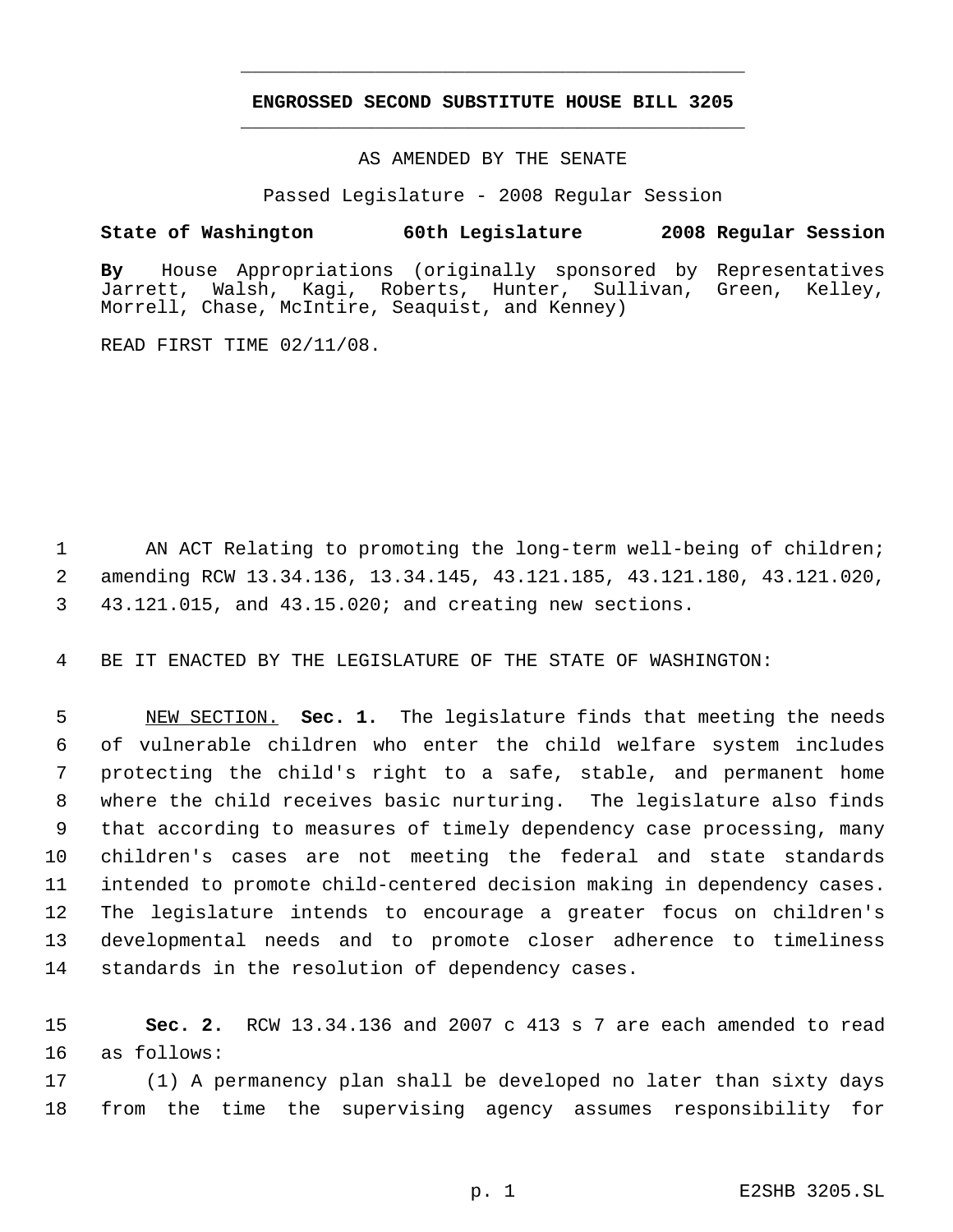providing services, including placing the child, or at the time of a hearing under RCW 13.34.130, whichever occurs first. The permanency planning process continues until a permanency planning goal is achieved or dependency is dismissed. The planning process shall include reasonable efforts to return the child to the parent's home.

 (2) The agency supervising the dependency shall submit a written permanency plan to all parties and the court not less than fourteen days prior to the scheduled hearing. Responsive reports of parties not in agreement with the supervising agency's proposed permanency plan must be provided to the supervising agency, all other parties, and the court at least seven days prior to the hearing.

The permanency plan shall include:

 (a) A permanency plan of care that shall identify one of the following outcomes as a primary goal and may identify additional outcomes as alternative goals: Return of the child to the home of the 16 child's parent, guardian, or legal custodian; adoption; guardianship; permanent legal custody; long-term relative or foster care, until the child is age eighteen, with a written agreement between the parties and the care provider; successful completion of a responsible living skills program; or independent living, if appropriate and if the child is age sixteen or older. The department shall not discharge a child to an independent living situation before the child is eighteen years of age unless the child becomes emancipated pursuant to chapter 13.64 RCW;

24 (b) Unless the court has ordered, pursuant to RCW  $13.34.130((\leftarrow 4))$  $(5)$ , that a termination petition be filed, a specific plan as to where the child will be placed, what steps will be taken to return the child home, what steps the agency will take to promote existing appropriate sibling relationships and/or facilitate placement together or contact in accordance with the best interests of each child, and what actions the agency will take to maintain parent-child ties. All aspects of the plan shall include the goal of achieving permanence for the child.

 (i) The agency plan shall specify what services the parents will be offered to enable them to resume custody, what requirements the parents must meet to resume custody, and a time limit for each service plan and parental requirement.

 (ii) Visitation is the right of the family, including the child and the parent, in cases in which visitation is in the best interest of the child. Early, consistent, and frequent visitation is crucial for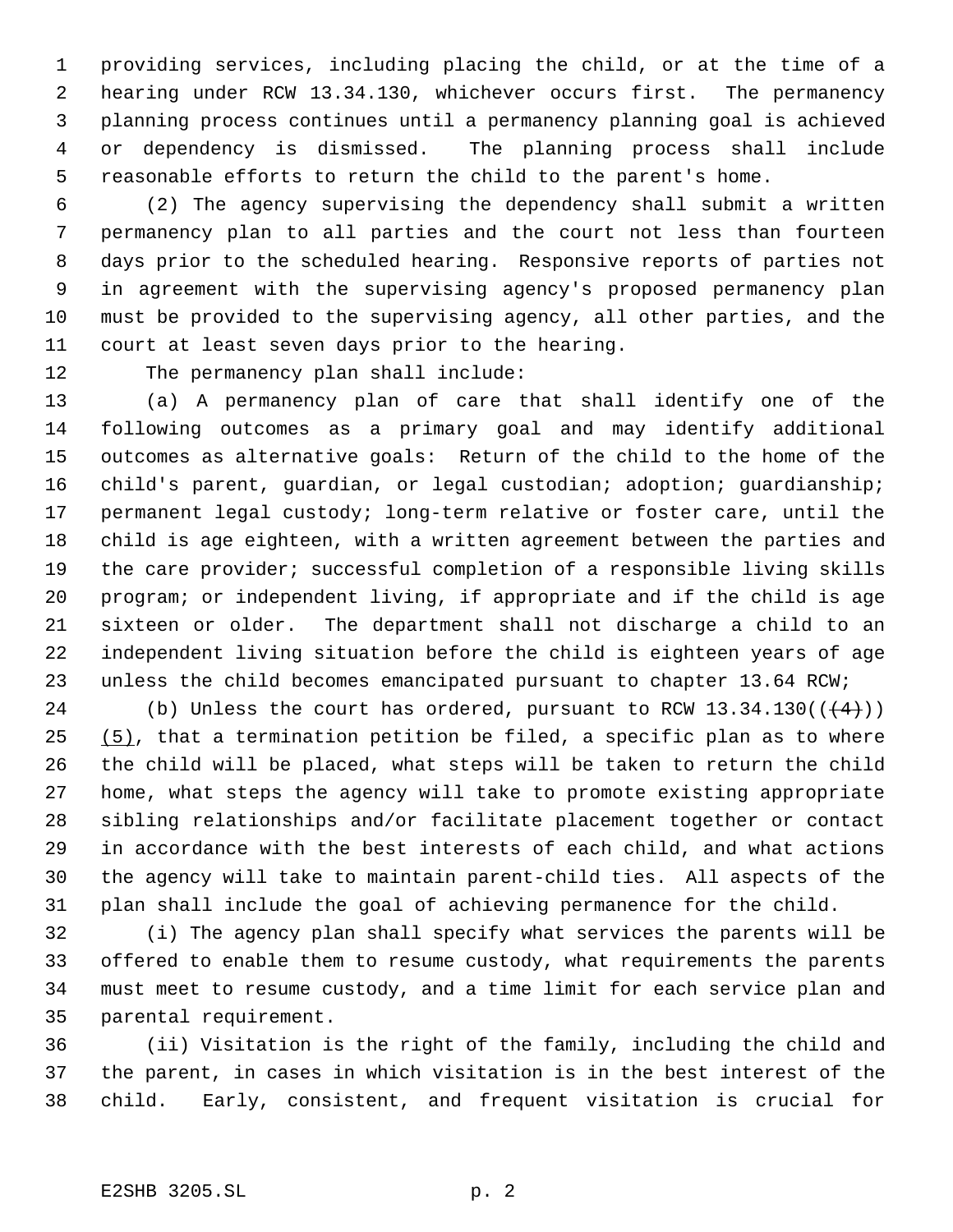maintaining parent-child relationships and making it possible for parents and children to safely reunify. The agency shall encourage the maximum parent and child and sibling contact possible, when it is in the best interest of the child, including regular visitation and participation by the parents in the care of the child while the child is in placement. Visitation shall not be limited as a sanction for a parent's failure to comply with court orders or services where the health, safety, or welfare of the child is not at risk as a result of the visitation. Visitation may be limited or denied only if the court determines that such limitation or denial is necessary to protect the child's health, safety, or welfare. The court and the agency should rely upon community resources, relatives, foster parents, and other appropriate persons to provide transportation and supervision for visitation to the extent that such resources are available, and appropriate, and the child's safety would not be compromised.

 (iii) A child shall be placed as close to the child's home as possible, preferably in the child's own neighborhood, unless the court finds that placement at a greater distance is necessary to promote the child's or parents' well-being.

 (iv) The plan shall state whether both in-state and, where appropriate, out-of-state placement options have been considered by the department.

 (v) Unless it is not in the best interests of the child, whenever practical, the plan should ensure the child remains enrolled in the school the child was attending at the time the child entered foster care.

 (vi) The agency charged with supervising a child in placement shall provide all reasonable services that are available within the agency, or within the community, or those services which the department has existing contracts to purchase. It shall report to the court if it is unable to provide such services; and

32 (c) If the court has ordered, pursuant to RCW  $13.34.130((\frac{4}{1}))$  (5), that a termination petition be filed, a specific plan as to where the child will be placed, what steps will be taken to achieve permanency for the child, services to be offered or provided to the child, and, if visitation would be in the best interests of the child, a recommendation to the court regarding visitation between parent and child pending a fact-finding hearing on the termination petition. The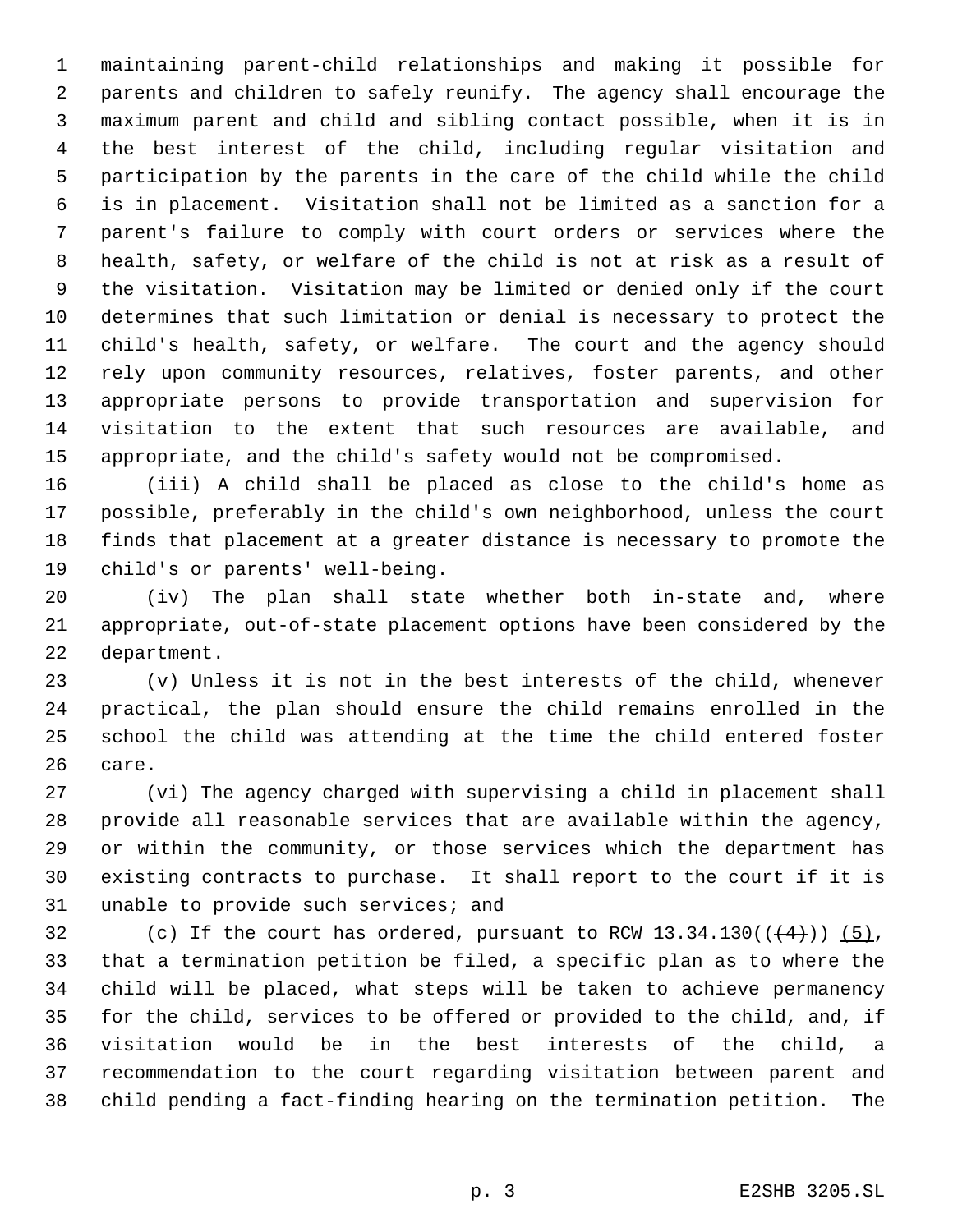agency shall not be required to develop a plan of services for the parents or provide services to the parents if the court orders a termination petition be filed. However, reasonable efforts to ensure visitation and contact between siblings shall be made unless there is reasonable cause to believe the best interests of the child or siblings would be jeopardized.

 (3) Permanency planning goals should be achieved at the earliest 8 possible date, ((preferably before)). If the child has been in out-of-9 home care for fifteen of the most recent twenty-two months, the court shall require the department to file a petition seeking termination of parental rights in accordance with RCW 13.34.145(3)(b)(vi). In cases where parental rights have been terminated, the child is legally free for adoption, and adoption has been identified as the primary permanency planning goal, it shall be a goal to complete the adoption within six months following entry of the termination order.

 (4) If the court determines that the continuation of reasonable efforts to prevent or eliminate the need to remove the child from his or her home or to safely return the child home should not be part of the permanency plan of care for the child, reasonable efforts shall be made to place the child in a timely manner and to complete whatever steps are necessary to finalize the permanent placement of the child.

 (5) The identified outcomes and goals of the permanency plan may change over time based upon the circumstances of the particular case.

 (6) The court shall consider the child's relationships with the child's siblings in accordance with RCW 13.34.130(3).

(7) For purposes related to permanency planning:

 (a) "Guardianship" means a dependency guardianship or a legal guardianship pursuant to chapter 11.88 RCW or equivalent laws of another state or a federally recognized Indian tribe.

 (b) "Permanent custody order" means a custody order entered pursuant to chapter 26.10 RCW.

 (c) "Permanent legal custody" means legal custody pursuant to chapter 26.10 RCW or equivalent laws of another state or a federally recognized Indian tribe.

 **Sec. 3.** RCW 13.34.145 and 2007 c 413 s 9 are each amended to read as follows:

(1) The purpose of a permanency planning hearing is to review the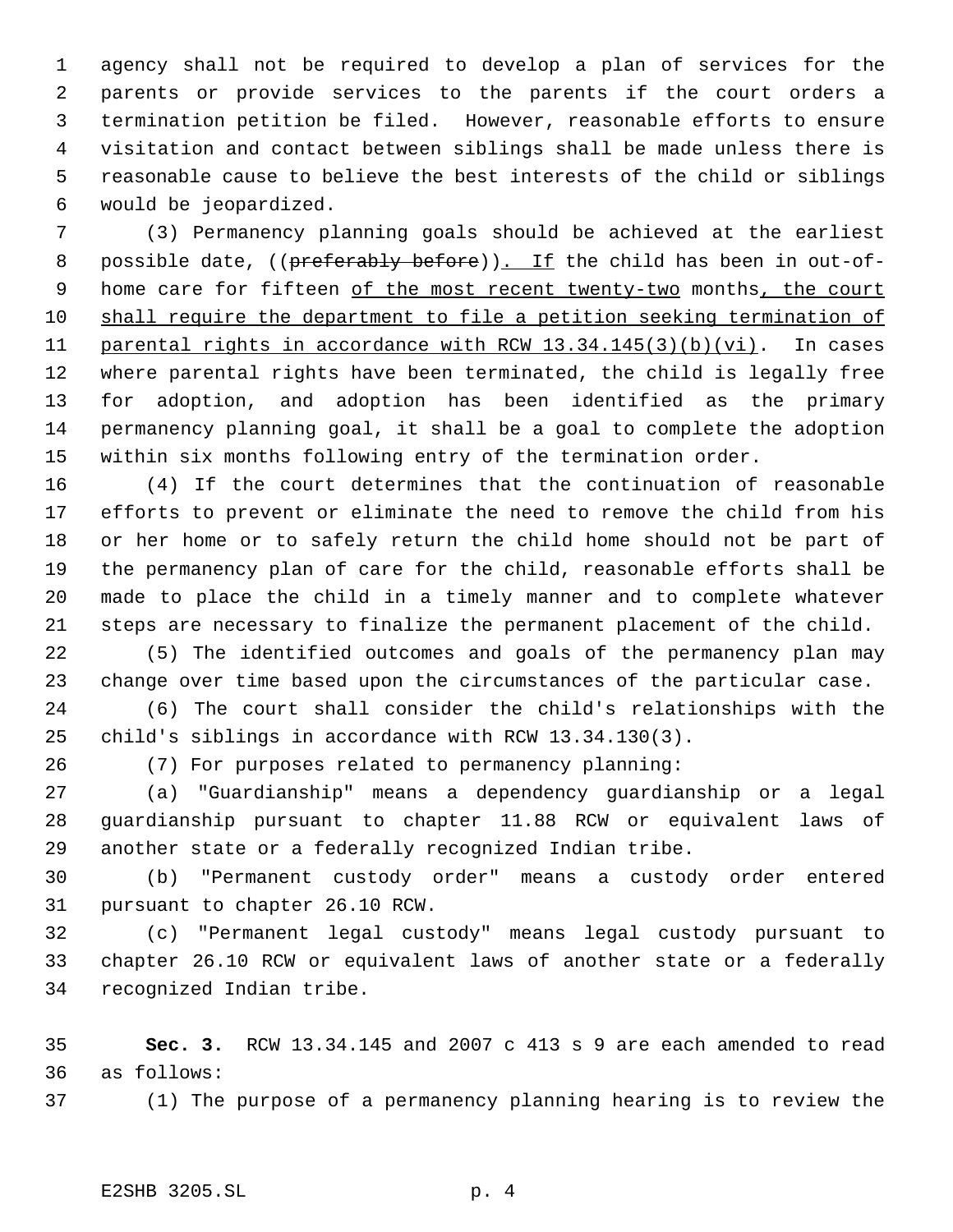permanency plan for the child, inquire into the welfare of the child and progress of the case, and reach decisions regarding the permanent placement of the child.

 (a) A permanency planning hearing shall be held in all cases where the child has remained in out-of-home care for at least nine months and an adoption decree, guardianship order, or permanent custody order has not previously been entered. The hearing shall take place no later than twelve months following commencement of the current placement episode.

 (b) Whenever a child is removed from the home of a dependency guardian or long-term relative or foster care provider, and the child is not returned to the home of the parent, guardian, or legal custodian but is placed in out-of-home care, a permanency planning hearing shall take place no later than twelve months, as provided in this section, following the date of removal unless, prior to the hearing, the child returns to the home of the dependency guardian or long-term care provider, the child is placed in the home of the parent, guardian, or legal custodian, an adoption decree, guardianship order, or a permanent custody order is entered, or the dependency is dismissed.

 (c) Permanency planning goals should be achieved at the earliest possible date, preferably before the child has been in out-of-home care for fifteen months. In cases where parental rights have been terminated, the child is legally free for adoption, and adoption has been identified as the primary permanency planning goal, it shall be a goal to complete the adoption within six months following entry of the termination order.

 (2) No later than ten working days prior to the permanency planning hearing, the agency having custody of the child shall submit a written permanency plan to the court and shall mail a copy of the plan to all parties and their legal counsel, if any.

 (3) At the permanency planning hearing, the court shall conduct the following inquiry:

 (a) If a goal of long-term foster or relative care has been achieved prior to the permanency planning hearing, the court shall review the child's status to determine whether the placement and the plan for the child's care remain appropriate.

 (b) In cases where the primary permanency planning goal has not been achieved, the court shall inquire regarding the reasons why the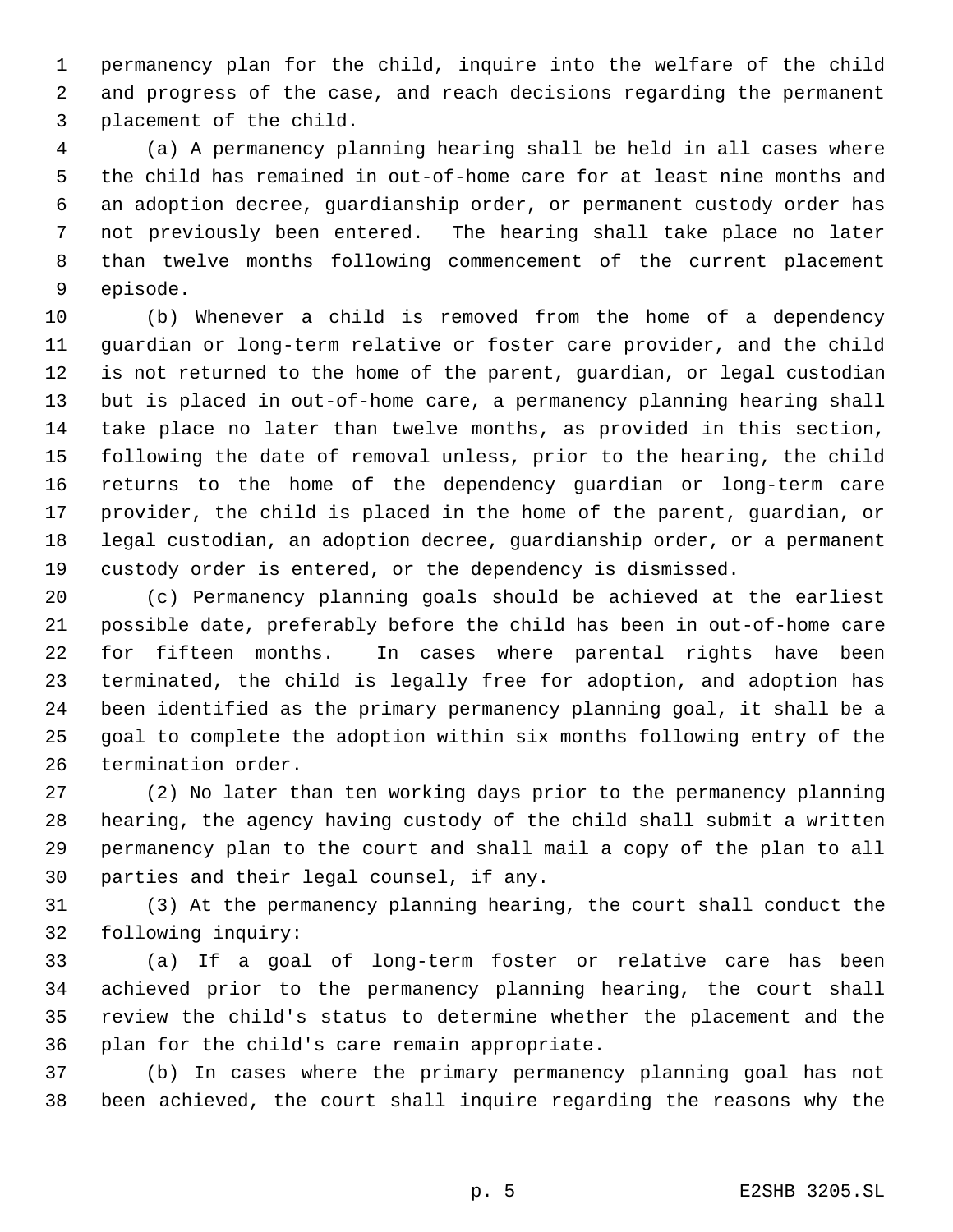primary goal has not been achieved and determine what needs to be done to make it possible to achieve the primary goal. The court shall review the permanency plan prepared by the agency and make explicit findings regarding each of the following:

 (i) The continuing necessity for, and the safety and appropriateness of, the placement;

 (ii) The extent of compliance with the permanency plan by the agency and any other service providers, the child's parents, the child, and the child's guardian, if any;

 (iii) The extent of any efforts to involve appropriate service providers in addition to agency staff in planning to meet the special needs of the child and the child's parents;

 (iv) The progress toward eliminating the causes for the child's placement outside of his or her home and toward returning the child safely to his or her home or obtaining a permanent placement for the child;

 (v) The date by which it is likely that the child will be returned to his or her home or placed for adoption, with a guardian or in some other alternative permanent placement; and

 (vi) If the child has been placed outside of his or her home for fifteen of the most recent twenty-two months, not including any period during which the child was a runaway from the out-of-home placement or the first six months of any period during which the child was returned to his or her home for a trial home visit, the appropriateness of the permanency plan, whether reasonable efforts were made by the agency to achieve the goal of the permanency plan, and the circumstances which prevent the child from any of the following:

(A) Being returned safely to his or her home;

 (B) Having a petition for the involuntary termination of parental rights filed on behalf of the child;

(C) Being placed for adoption;

(D) Being placed with a guardian;

 (E) Being placed in the home of a fit and willing relative of the child; or

 (F) Being placed in some other alternative permanent placement, including independent living or long-term foster care.

 At this hearing, the court shall order the department to file a petition seeking termination of parental rights if the child has been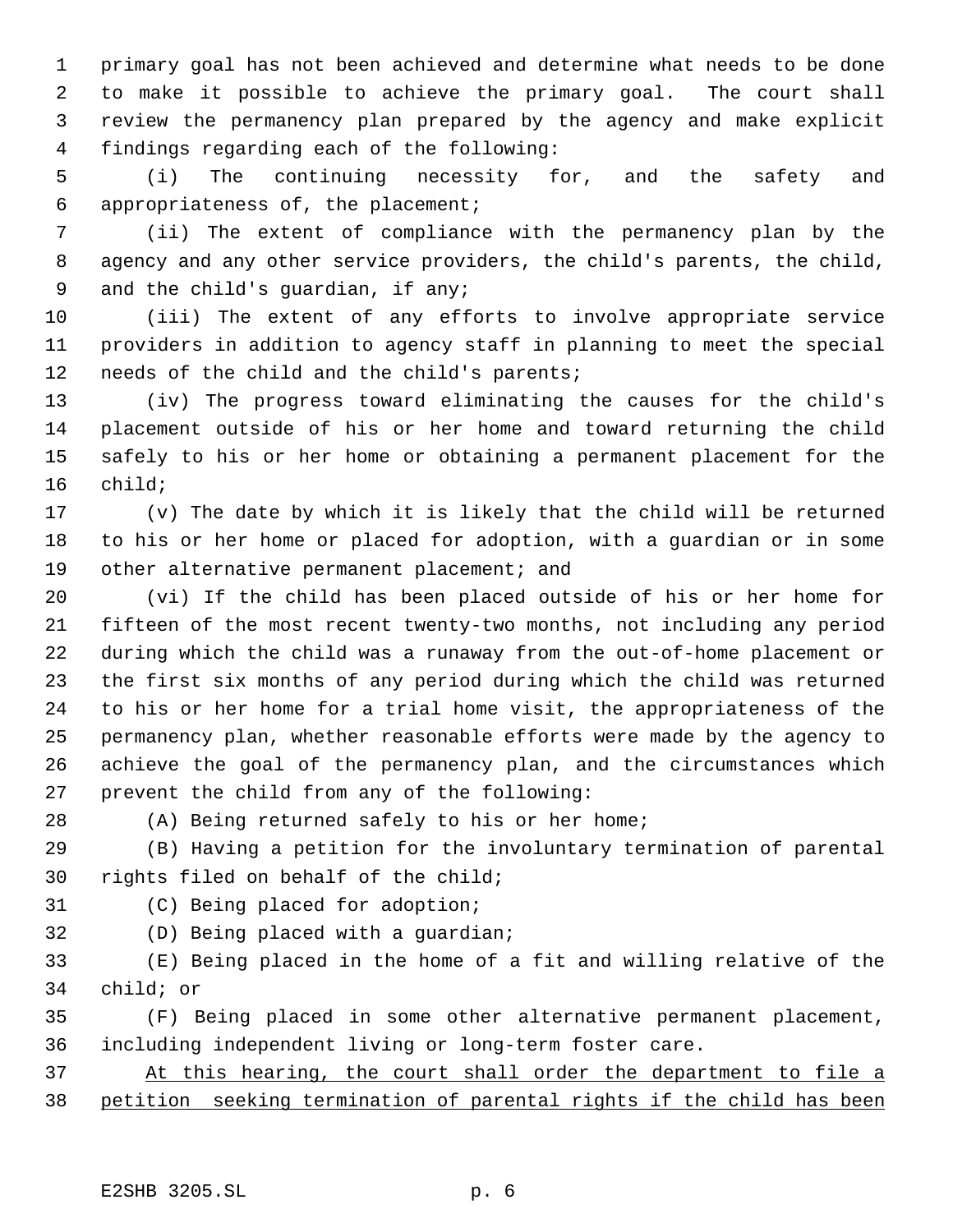1 in out-of-home care for fifteen of the last twenty-two months since the 2 date the dependency petition was filed unless the court makes a good cause exception as to why the filing of a termination of parental 4 rights petition is not appropriate. Any good cause finding shall be 5 reviewed at all subsequent hearings pertaining to the child. For purposes of this section, "good cause exception" includes but is not limited to the following: The child is being cared for by a relative; 8 the department has not provided to the child's family such services as 9 the court and the department have deemed necessary for the child's safe return home; or the department has documented in the case plan a compelling reason for determining that filing a petition to terminate 12 parental rights would not be in the child's best interests.

 (c)(i) If the permanency plan identifies independent living as a goal, the court shall make a finding that the provision of services to assist the child in making a transition from foster care to independent living will allow the child to manage his or her financial, personal, social, educational, and nonfinancial affairs prior to approving independent living as a permanency plan of care.

 (ii) The permanency plan shall also specifically identify the services that will be provided to assist the child to make a successful transition from foster care to independent living.

 (iii) The department shall not discharge a child to an independent living situation before the child is eighteen years of age unless the child becomes emancipated pursuant to chapter 13.64 RCW.

 (d) If the child has resided in the home of a foster parent or relative for more than six months prior to the permanency planning hearing, the court shall also enter a finding regarding whether the foster parent or relative was informed of the hearing as required in 29 RCW 74.13.280 ((and 13.34.138)), 13.34.215(5), and 13.34.096.

 (4) In all cases, at the permanency planning hearing, the court shall:

 (a)(i) Order the permanency plan prepared by the agency to be implemented; or

 (ii) Modify the permanency plan, and order implementation of the modified plan; and

 (b)(i) Order the child returned home only if the court finds that a reason for removal as set forth in RCW 13.34.130 no longer exists; or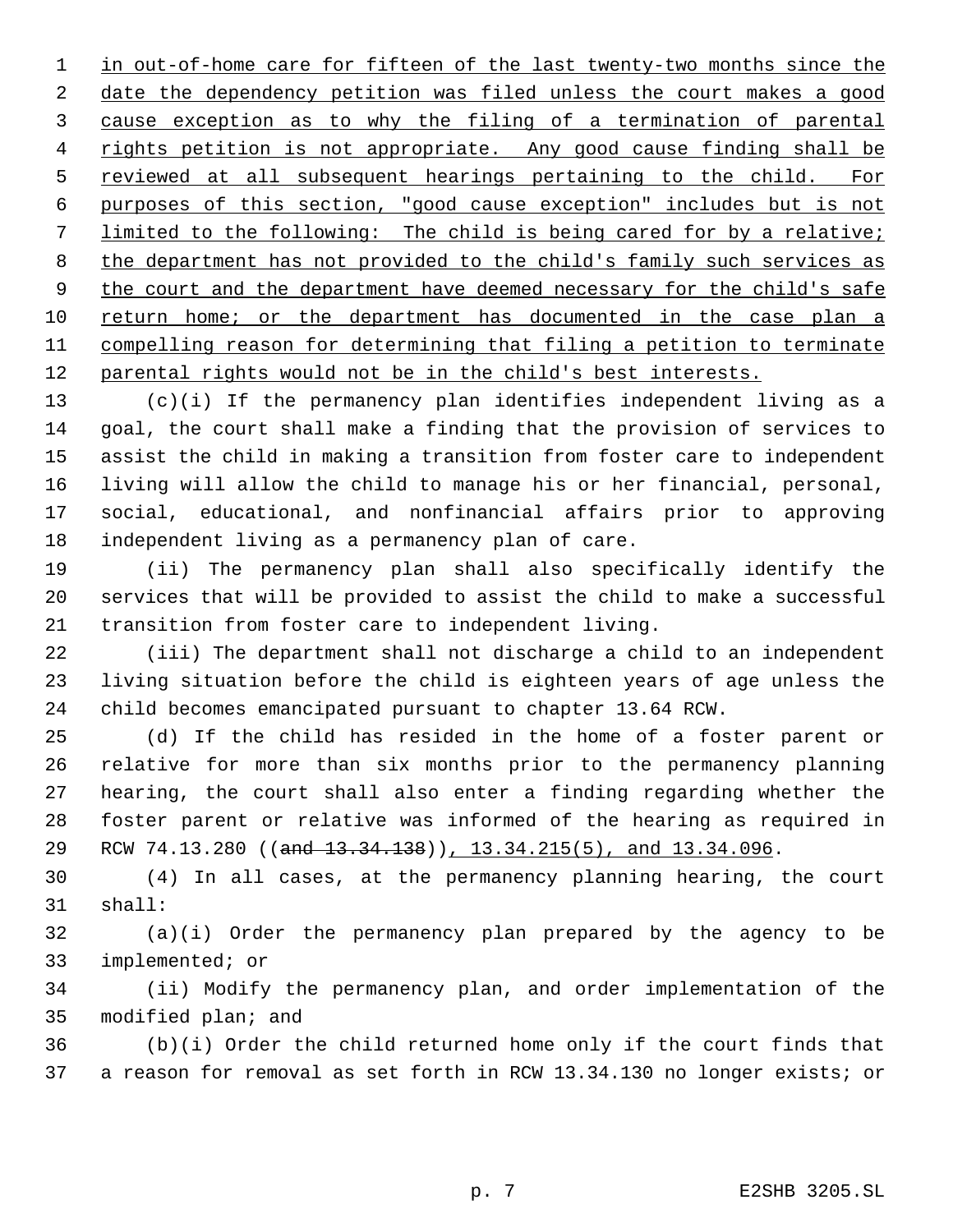(ii) Order the child to remain in out-of-home care for a limited specified time period while efforts are made to implement the permanency plan.

 (5) Following the first permanency planning hearing, the court shall hold a further permanency planning hearing in accordance with this section at least once every twelve months until a permanency planning goal is achieved or the dependency is dismissed, whichever occurs first.

 (6) Prior to the second permanency planning hearing, the agency that has custody of the child shall consider whether to file a petition for termination of parental rights.

 (7) If the court orders the child returned home, casework supervision shall continue for at least six months, at which time a review hearing shall be held pursuant to RCW 13.34.138, and the court shall determine the need for continued intervention.

 (8) The juvenile court may hear a petition for permanent legal custody when: (a) The court has ordered implementation of a permanency 18 plan that includes permanent legal custody; and (b) the party pursuing the permanent legal custody is the party identified in the permanency plan as the prospective legal custodian. During the pendency of such proceeding, the court shall conduct review hearings and further permanency planning hearings as provided in this chapter. At the conclusion of the legal guardianship or permanent legal custody proceeding, a juvenile court hearing shall be held for the purpose of determining whether dependency should be dismissed. If a guardianship or permanent custody order has been entered, the dependency shall be dismissed.

 (9) Continued juvenile court jurisdiction under this chapter shall not be a barrier to the entry of an order establishing a legal guardianship or permanent legal custody when the requirements of subsection (8) of this section are met.

 (10) Nothing in this chapter may be construed to limit the ability of the agency that has custody of the child to file a petition for termination of parental rights or a guardianship petition at any time following the establishment of dependency. Upon the filing of such a petition, a fact-finding hearing shall be scheduled and held in accordance with this chapter unless the agency requests dismissal of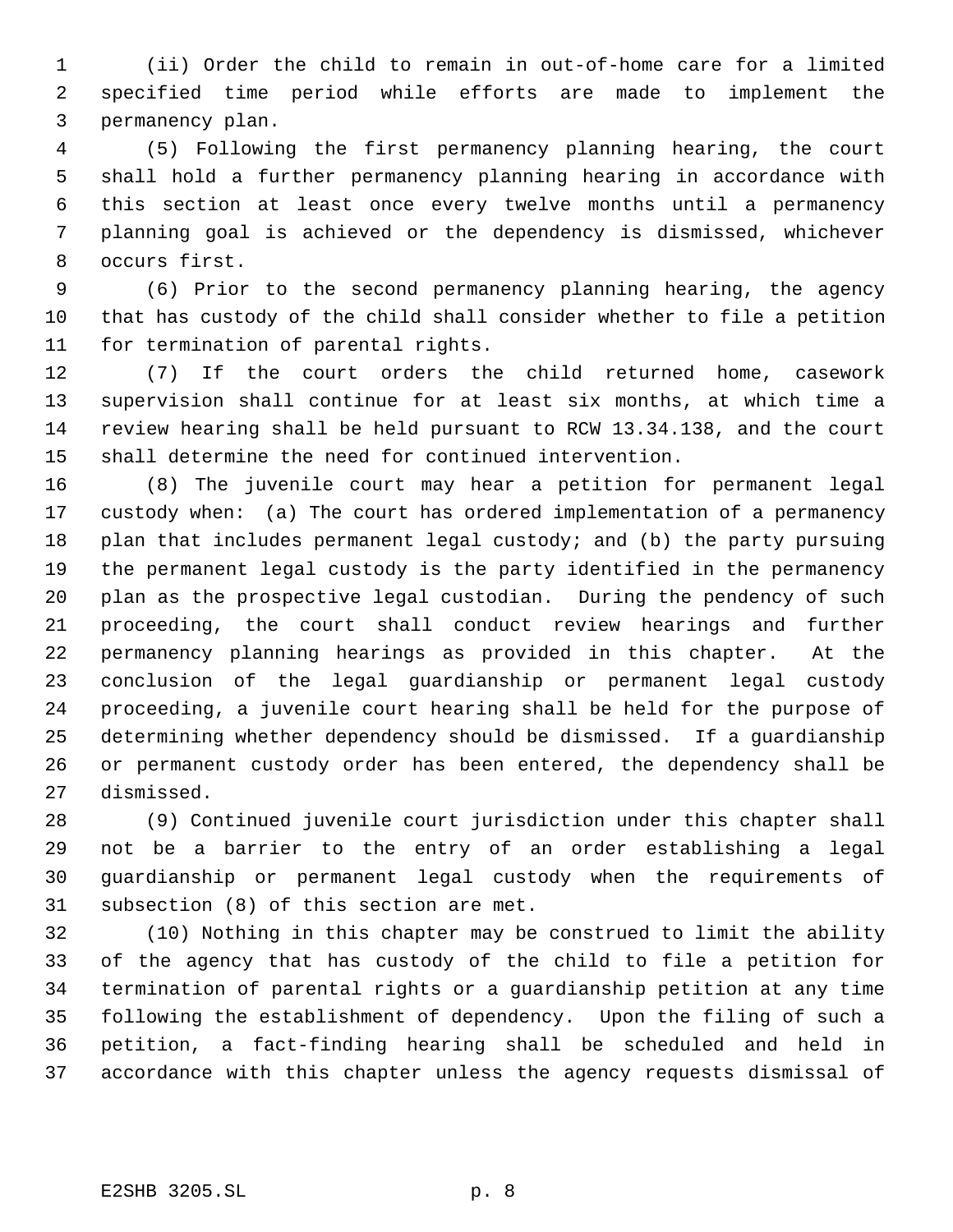the petition prior to the hearing or unless the parties enter an agreed order terminating parental rights, establishing guardianship, or otherwise resolving the matter.

 (11) The approval of a permanency plan that does not contemplate return of the child to the parent does not relieve the supervising agency of its obligation to provide reasonable services, under this chapter, intended to effectuate the return of the child to the parent, including but not limited to, visitation rights. The court shall consider the child's relationships with siblings in accordance with RCW 13.34.130.

 (12) Nothing in this chapter may be construed to limit the procedural due process rights of any party in a termination or guardianship proceeding filed under this chapter.

 NEW SECTION. **Sec. 4.** If specific funding for the purposes of sections 2 and 3 of this act, referencing sections 2 and 3 of this act by bill or chapter number and section number, is not provided by June 30, 2008, in the omnibus appropriations act, sections 2 and 3 of this act are null and void.

 **Sec. 5.** RCW 43.121.185 and 2007 c 466 s 4 are each amended to read as follows:

21 To recognize the focus on home visitation services, ((the Washington council for the prevention of child abuse and neglect is 23 hereby renamed)) the children's trust of Washington is hereby renamed 24 the council for children and families. ((All references to the Washington council for the prevention of child abuse and neglect in the Revised Code of Washington shall be construed to mean the children's 27 trust of Washington.))

 **Sec. 6.** RCW 43.121.180 and 2007 c 466 s 3 are each amended to read as follows:

 (1) Within available funds, the ((children's trust of Washington)) council for children and families shall fund evidence-based and research-based home visitation programs for improving parenting skills and outcomes for children. Home visitation programs must be voluntary and must address the needs of families to alleviate the effect on child development of factors such as poverty, single parenthood, parental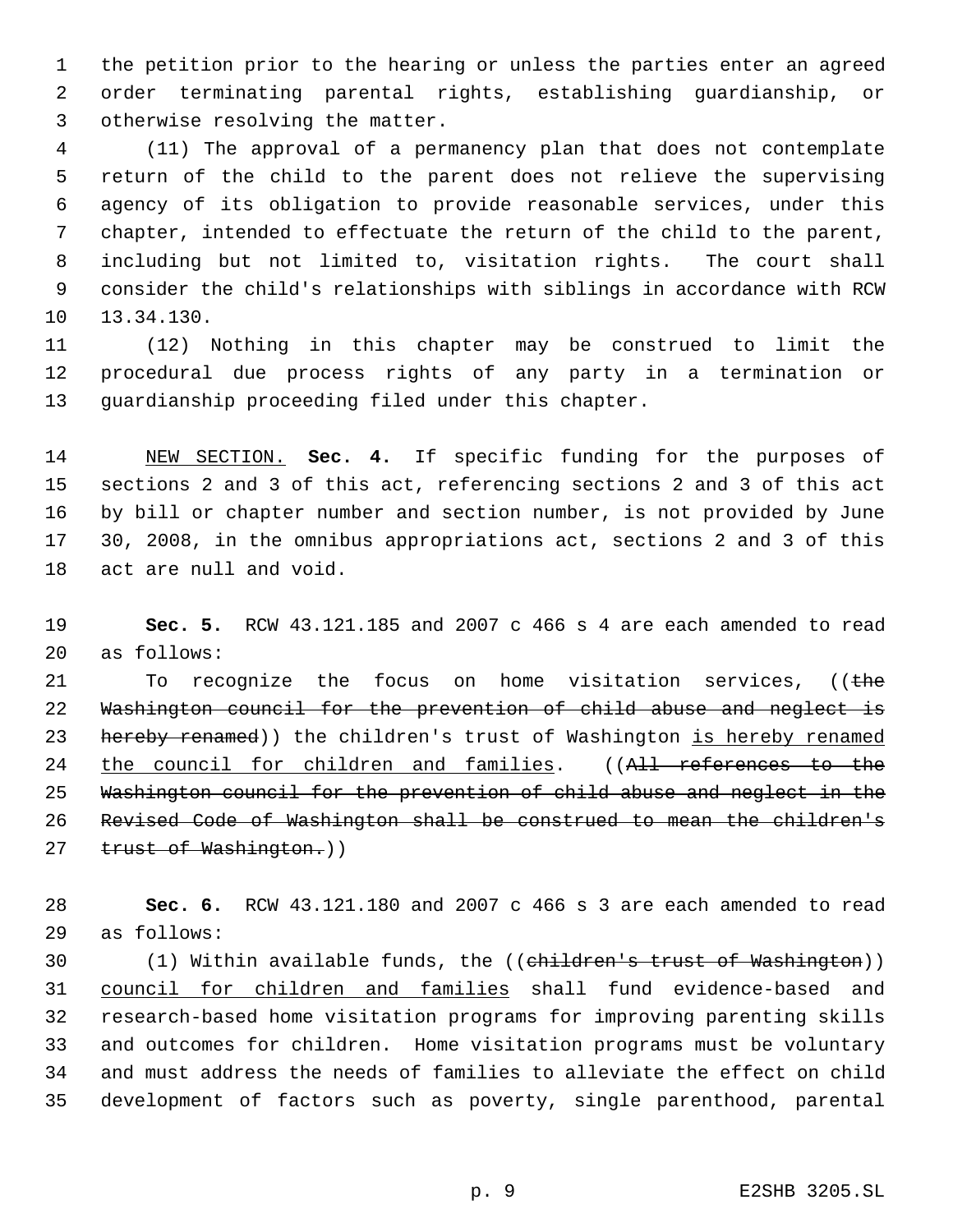unemployment or underemployment, parental disability, or parental lack of high school diploma, which research shows are risk factors for child abuse and neglect and poor educational outcomes.

 (2) The ((children's trust of Washington)) council for children and 5 families shall develop a plan with the department of social and health services, the department of health, the department of early learning, and the family policy council to coordinate or consolidate home visitation services for children and families and report to the appropriate committees of the legislature by December 1, 2007, with their recommendations for implementation of the plan.

 **Sec. 7.** RCW 43.121.020 and 2007 c 144 s 1 are each amended to read as follows:

 (1) There is established in the executive office of the governor a 14 ((Washington council for the prevention of child abuse and neglect)) 15 council for children and families subject to the jurisdiction of the governor.

 (2) The council shall be composed of the chairperson and fourteen other members as follows:

 (a) The chairperson and six other members shall be appointed by the governor and shall be selected for their interest and expertise in the prevention of child abuse. A minimum of four designees by the governor shall not be affiliated with governmental agencies. The appointments shall be made on a geographic basis to assure statewide representation. Members appointed by the governor shall serve for three-year terms. Vacancies shall be filled for any unexpired term by appointment in the same manner as the original appointments were made.

 (b) The secretary of social and health services or the secretary's designee, the superintendent of public instruction or the superintendent's designee, the director of the department of early learning or the director's designee, and the secretary of the department of health or the secretary's designee shall serve as voting members of the council.

 (c) In addition to the members of the council, four members of the legislature shall serve as nonvoting, ex officio members of the council, one from each political caucus of the house of representatives to be appointed by the speaker of the house of representatives and one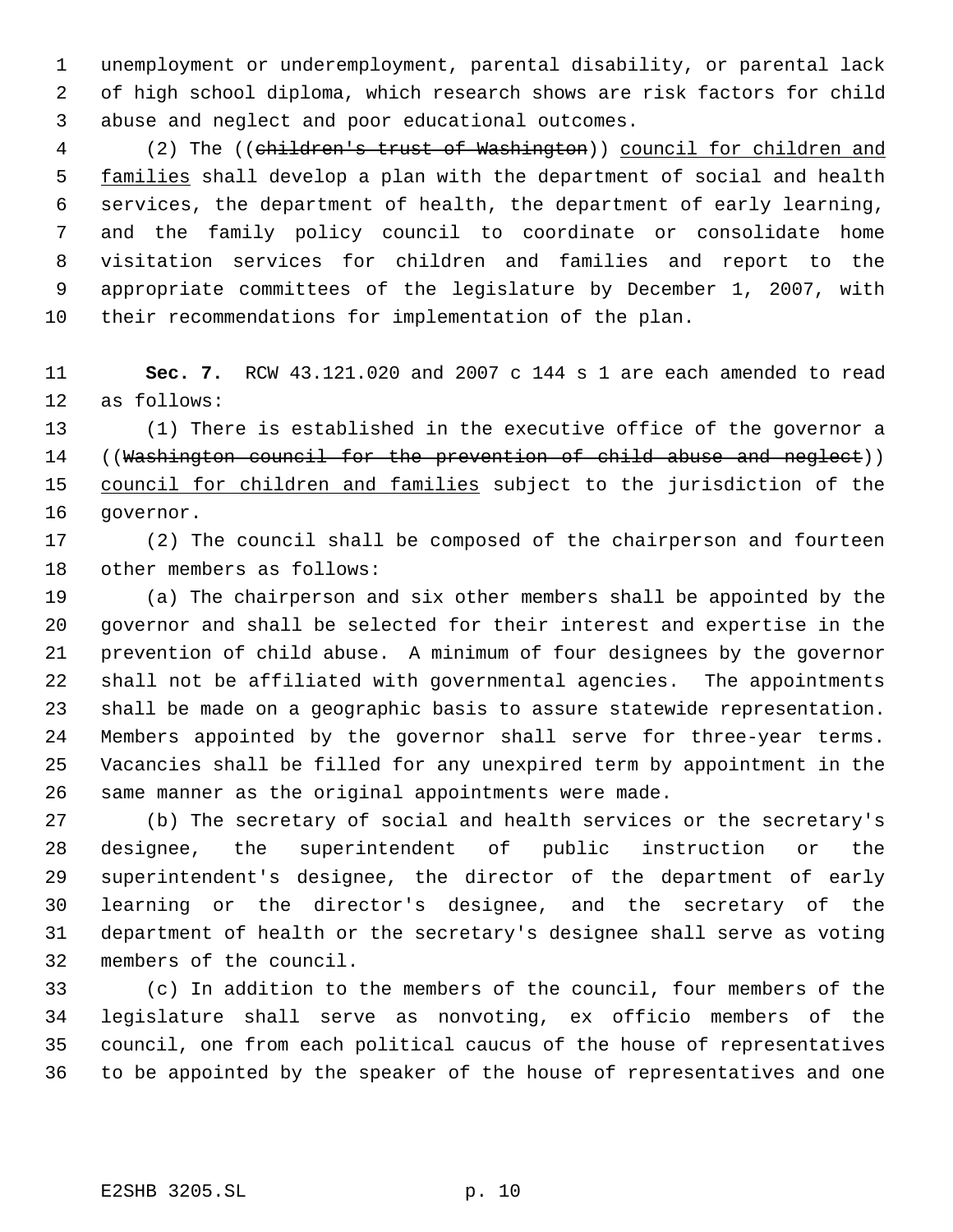from each political caucus of the senate to be appointed by the president of the senate.

 **Sec. 8.** RCW 43.121.015 and 1988 c 278 s 4 are each amended to read as follows:

 As used in this chapter, the following terms have the meanings indicated unless the context clearly requires otherwise.

 (1) "Child" means an unmarried person who is under eighteen years of age.

9 (2) "Council" means the ((Washington council for the prevention of 10 ehild abuse and neglect)) council for children and families.

 (3) "Primary prevention" of child abuse and neglect means any effort designed to inhibit or preclude the initial occurrence of child abuse and neglect, both by the promotion of positive parenting and family interaction, and the remediation of factors linked to causes of child maltreatment.

 (4) "Secondary prevention" means services and programs that identify and assist families under such stress that abuse or neglect is likely or families display symptoms associated with child abuse or neglect.

 **Sec. 9.** RCW 43.15.020 and 2006 c 317 s 4 are each amended to read as follows:

 The lieutenant governor serves as president of the senate and is responsible for making appointments to, and serving on, the committees and boards as set forth in this section.

 (1) The lieutenant governor serves on the following boards and committees:

(a) Capitol furnishings preservation committee, RCW 27.48.040;

 (b) Washington higher education facilities authority, RCW 28B.07.030;

 (c) Productivity board, also known as the employee involvement and recognition board, RCW 41.60.015;

(d) State finance committee, RCW 43.33.010;

(e) State capitol committee, RCW 43.34.010;

(f) Washington health care facilities authority, RCW 70.37.030;

- (g) State medal of merit nominating committee, RCW 1.40.020;
- (h) Medal of valor committee, RCW 1.60.020; and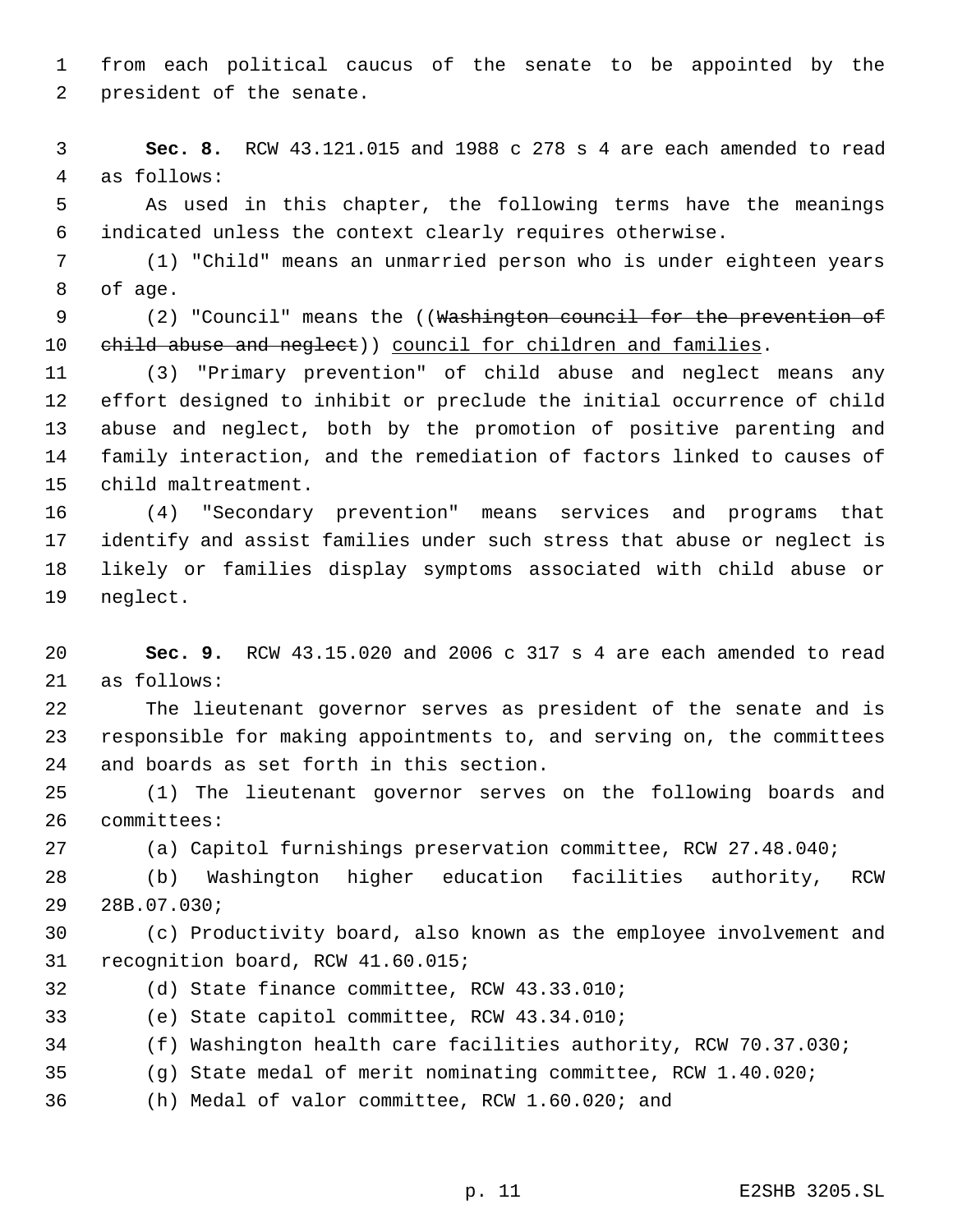| $\mathbf 1$ |             | (i) Association of Washington generals, RCW 43.15.030.                     |
|-------------|-------------|----------------------------------------------------------------------------|
| 2           |             | (2) The lieutenant governor, and when serving as president of the          |
| 3           |             | senate, appoints members to the following boards and committees:           |
| 4           |             | (a) Organized crime advisory board, RCW 43.43.858;                         |
| 5           |             | (b) Civil legal aid oversight committee, RCW 2.53.010;                     |
| 6           |             | (c) Office of public defense advisory committee, RCW 2.70.030;             |
| 7           |             | (d) Washington state gambling commission, RCW 9.46.040;                    |
| 8           |             | (e) Sentencing guidelines commission, RCW 9.94A.860;                       |
| 9           |             | (f) State building code council, RCW 19.27.070;                            |
| 10          |             | (g) Women's history consortium board of advisors, RCW 27.34.365;           |
| 11          |             | (h) Financial literacy public-private partnership, RCW 28A.300.450;        |
| 12          |             | (i) Joint administrative rules review committee, RCW 34.05.610;            |
| 13          |             | (j) Capital projects advisory review board, RCW (( <del>39.10.800</del> )) |
| 14          | 39.10.220i  |                                                                            |
| 15          |             | (k) Select committee on pension policy, RCW 41.04.276;                     |
| 16          |             | (1) Legislative ethics board, RCW 42.52.310;                               |
| 17          |             | (m) Washington citizens' commission on salaries, RCW 43.03.305;            |
| 18          |             | (n) Oral history advisory committee, RCW 43.07.230;                        |
| 19          |             | (o) State council on aging, RCW 43.20A.685;                                |
| 20          |             | (p) State investment board, RCW 43.33A.020;                                |
| 21          | (q)         | Capitol campus design advisory committee, RCW 43.34.080;                   |
| 22          | (r)         | Washington state arts commission, RCW 43.46.015;                           |
| 23          | (S)         | Information services board, RCW 43.105.032;                                |
| 24          |             | (t) K-20 educational network board, RCW 43.105.800;                        |
| 25          |             | (u) Municipal research council, RCW 43.110.010;                            |
| 26          | $(\nabla)$  | ((Washington council for the prevention of child abuse and                 |
| 27          |             | neglect)) Council for children and families, RCW 43.121.020;               |
| 28          |             | (w) PNWER-Net working subgroup under chapter 43.147 RCW;                   |
| 29          |             | (x) Community economic revitalization board, RCW 43.160.030;               |
| 30          | (y)         | Washington economic development finance authority,<br>RCW                  |
| 31          | 43.163.020; |                                                                            |
| 32          |             | (z) Tourism development advisory committee, RCW 43.330.095;                |
| 33          |             | (aa) Life sciences discovery fund authority, RCW 43.350.020;               |
| 34          |             | (bb) Legislative children's oversight committee, RCW 44.04.220;            |
| 35          |             | (cc) Joint legislative audit and review committee, RCW 44.28.010;          |
| 36          |             | (dd) Joint committee on energy supply and energy conservation, RCW         |
| 37          | 44.39.015;  |                                                                            |